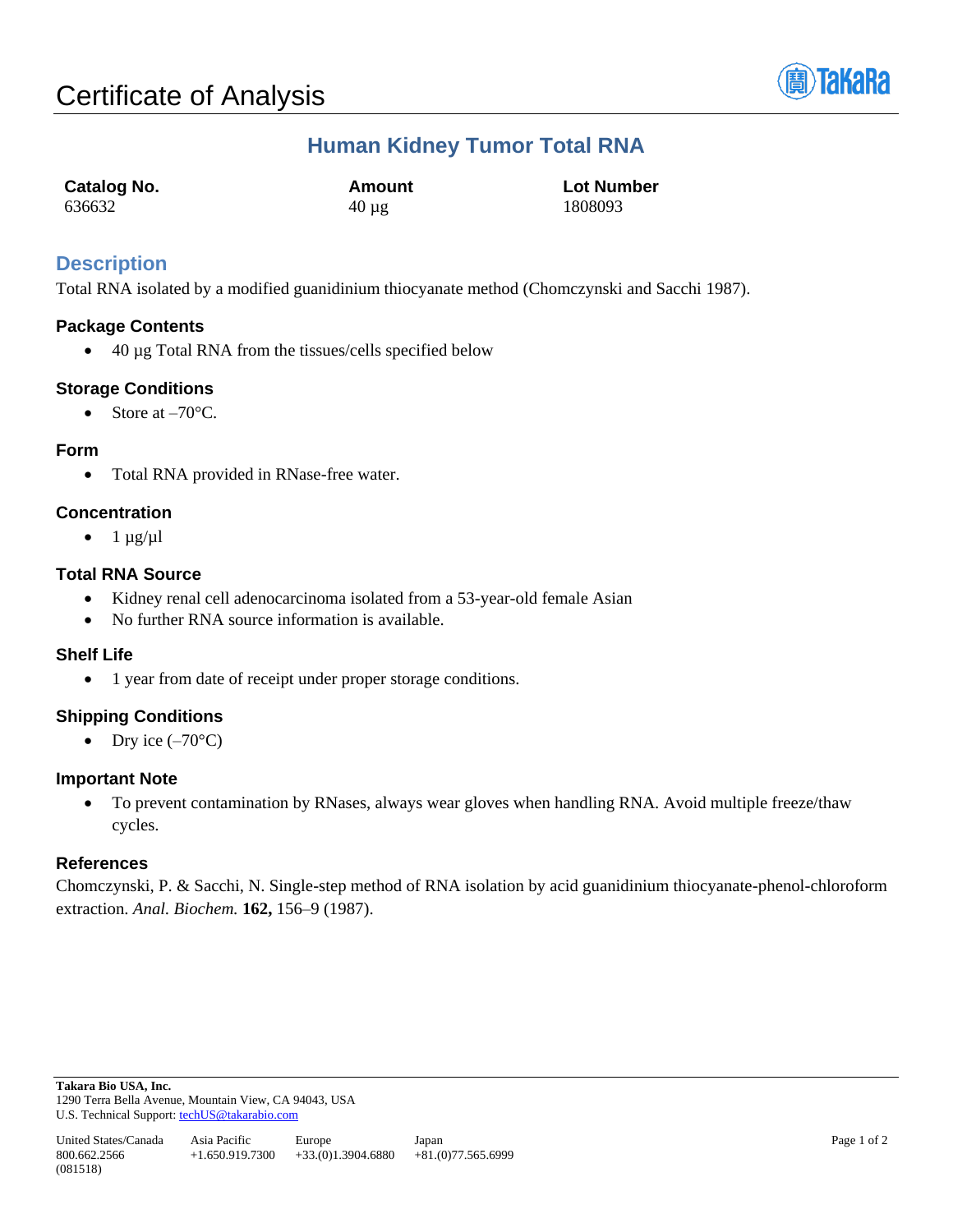# Certificate of Analysis Cat. No. 636632

Human Kidney Tumor Total RNA

# **Quality Control Data**

This lot of total RNA was analyzed by capillary electrophoresis (CE) using an Agilent 2100 Bioanalyzer. The actual electropherogram trace for this RNA is provided below. RNA concentration and purity were evaluated by UV spectrophotometry.

Both the area ratio of the 28S/18S rRNA peaks, and the proportion (relative percentage) of these two peak areas to the total area under the electropherogram provide reliable quantitative estimates of RNA integrity. For both of these criteria, this sample meets or exceeds our standards for high-quality total RNA.



It is certified that this product meets the above specifications, as reviewed and approved by the Quality Department.